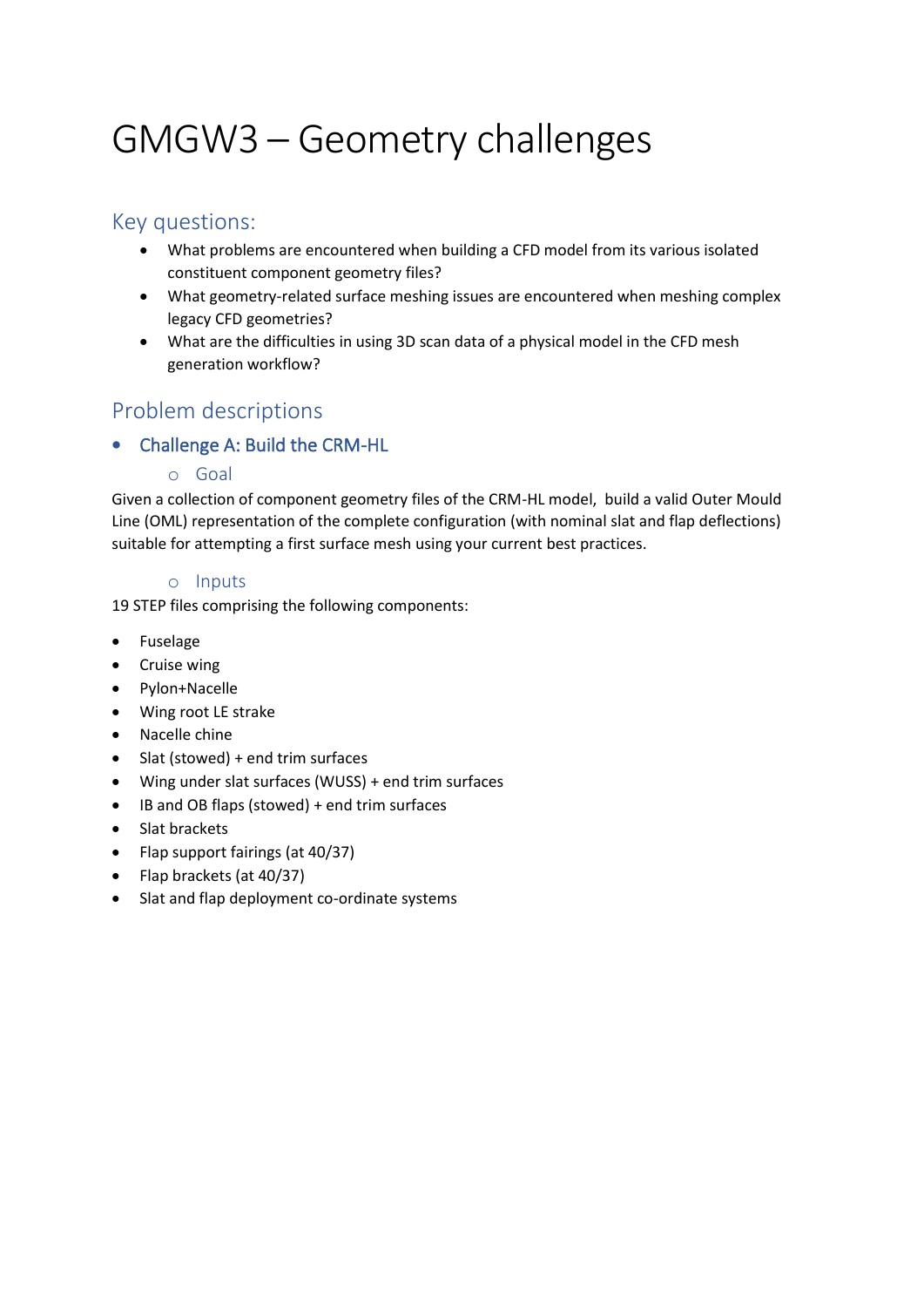

Refer to the official CRM-HL workshop geometry to resolve any ambiguous areas.

- o Required output
	- Single closed model (IGES or STEP file) of the assembled configuration containing all components supplied. Uploaded to supplied location.
	- Statement on whether any meshes were generated on the resulting geometry and any issues they revealed (included in the PQ response)

## Questions for PQ

- 1. What process/tools did you use?
- 2. How much human and computer resources were required?
- 3. What were the most challenging aspects?
- 4. Please describe any particular action(s) you took to address the following areas; supplement your answers with images as required:
	- Pinch-points at the downstream end of each WUSS end-wall surface,
	- FSF/Wing
	- FSF/bracket/Flap
	- Flap cove IB/OB joint
	- Spoiler TE IB/OB joint
	- Flap/Flap partial gap closure
		- o IB and OB flaps should be joined over first ~30% of their chord only using the supplied trim surface
	- IB flap should be joined to fuselage over first  $\sim$ 30% of chord using the supplied trim surface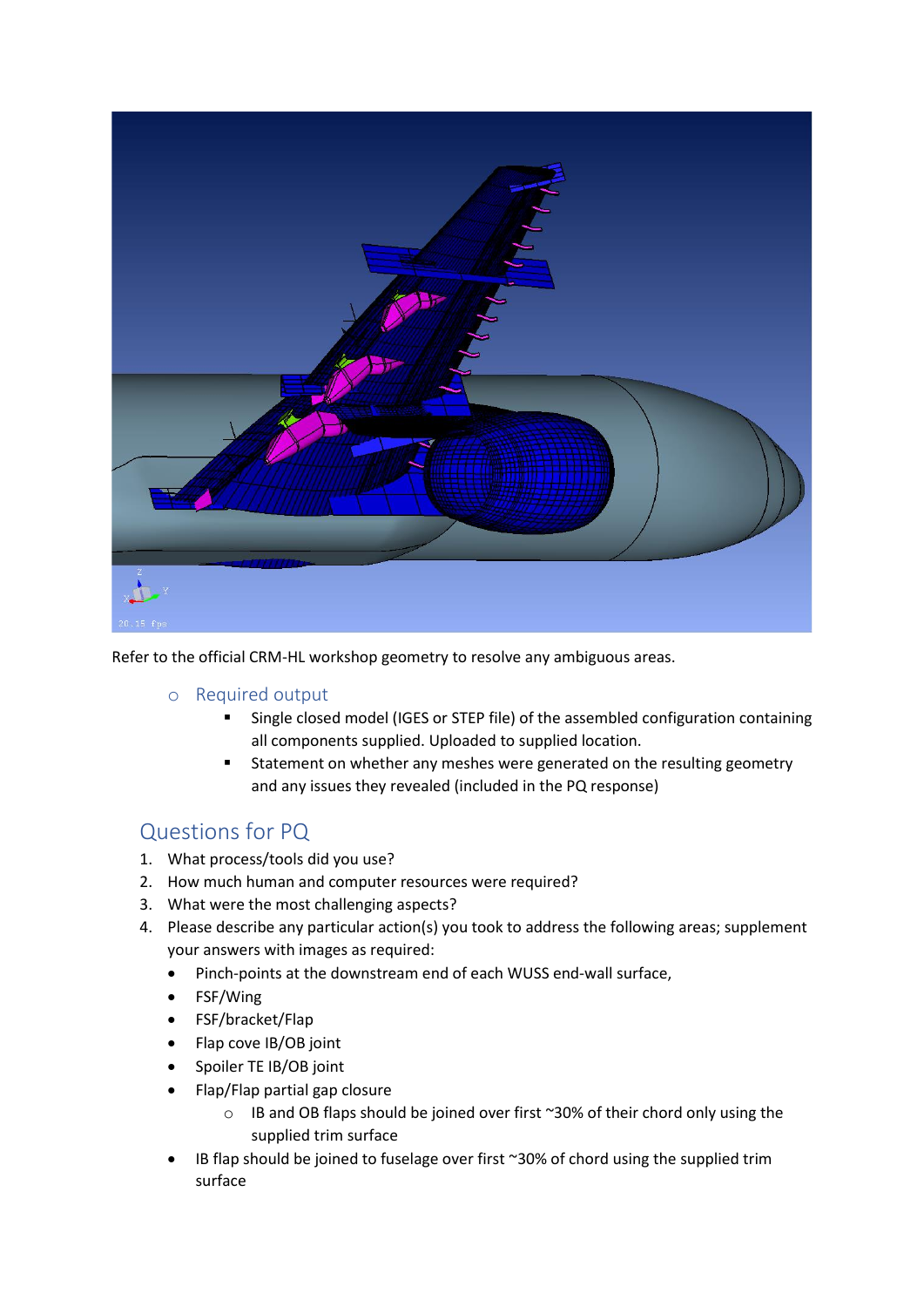- Nacelle closed surfaces
- Fuselage tail closure
- What other modifications/tweaks were made, once a valid closed model had been built, to support mesh generation and/or post-processing

o LE splits

5. Please describe any other specific action(s) you took to prepare the OML

#### • Challenge B: Build the CRM-HL flap deflection geometries

#### o Goal

Given the definitions of the additional deflected flap positions (43/40 & 37/34), build the two additional models.

#### o Inputs

- (i) STEP files of the stowed flaps
- (ii) STEP file of the nominal (40/37) deployed flap brackets
- (iii) STEP file of the nominal (40/37) deployed flap support fairing, rear portion
- (iv) Definitions of flap deflection transforms (as STEP).

#### o Required output

- Single closed model (IGES or STEP file) of the assembled configuration containing all components supplied. Uploaded to supplied location.
- Statement on whether any meshes were generated on the resulting geometry and any issues they revealed

## Questions for PQ

- 1. What process/tools did you use?
- 2. How much human and computer resources were required?
- 3. What were the most challenging aspects?
- 4. Please describe any specific action(s) you took to prepare the OML
- 5. How much of what you did in part A was reusable?

#### • Challenge C: OML-related mesh generation problems

#### o Goal

Generate surface meshes using your best practices and report on meshing issues caused by the supplied OMLs.

#### o Inputs

IGES or STEP files of: (i) the nominal CRM-HL (committee built) (ii) sonic boom (c608) OML.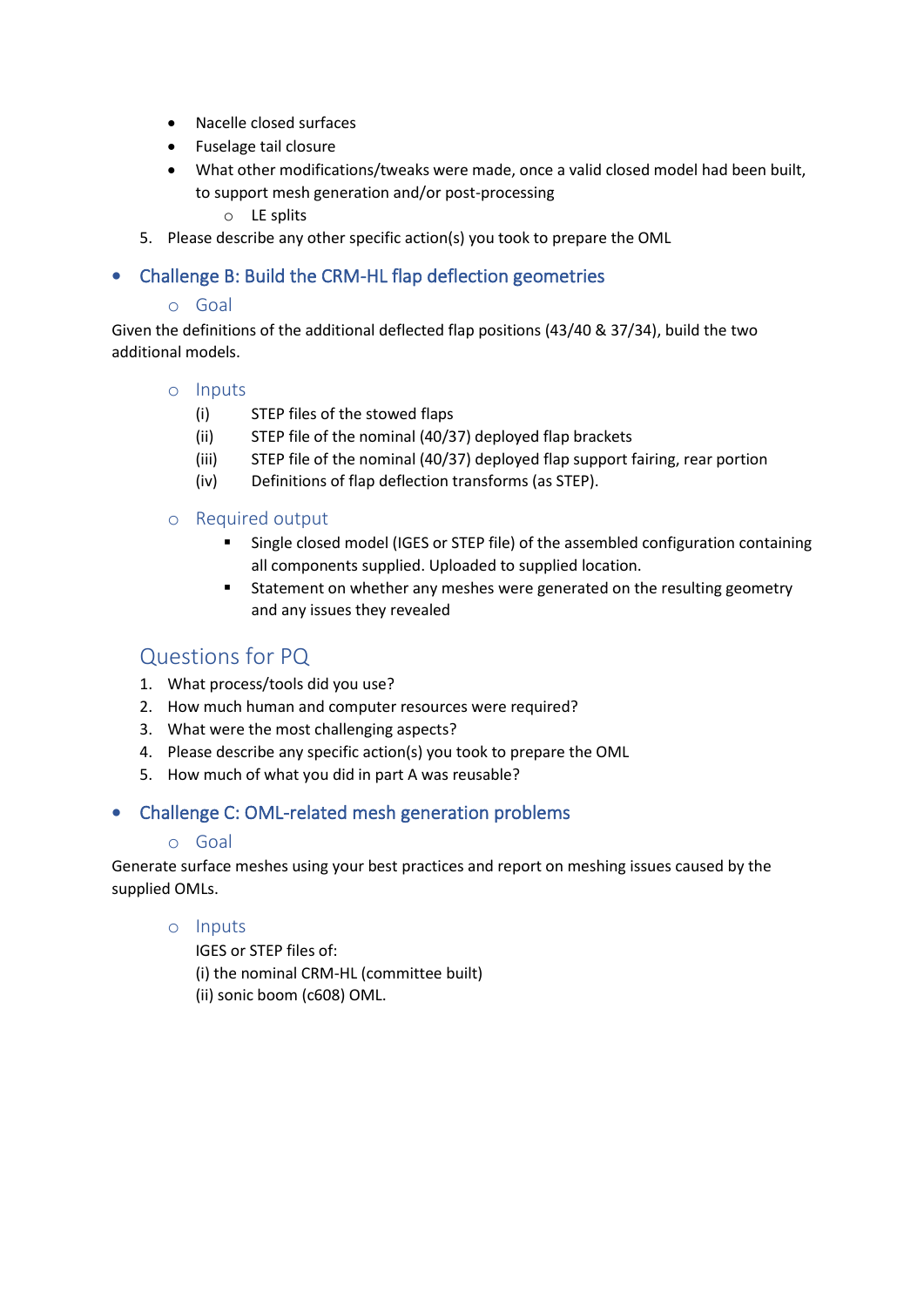

#### o Required output

An assessment of the surface (and volume) meshes generated, covering issues revealed and resolutions applied (included in the PQ response).

## Questions for PQ

- 1. What process/tools did you use?
- 2. How much human and computer resources were required?
- 3. What were the biggest problems you faced in each case?
	- a. How did you identify it/them?
	- b. Were the problems associated with curve, surfaces, or both?
	- c. Did you locally modify the shape of the geometry to resolve the issue? If so, how?
	- d. Did you locally modify the representation of the geometry (such as simplifying Bspline surfaces) to resolve the issue? If so, how?
	- e. Did you encounter any problems when generating a volume grid that were caused by inappropriate surface meshing?

#### • Challenge D: Generating a surface mesh incorporating 3D scan data

#### o Goal

i) Given the STL file of a non-closed 3D scan of the JFM wind tunnel model, generate a closed manifold OML and then generate a CFD surface mesh.

#### and/or

ii) Given the STEP or IGES of the JFM generate a surface mesh and update/modify the mesh to closely reflect the as-manufactured geometry contained in the 3D scan STL data

#### o Inputs

- STL file of 3D scan of the JFM.
- IGES or STEP files of the JFM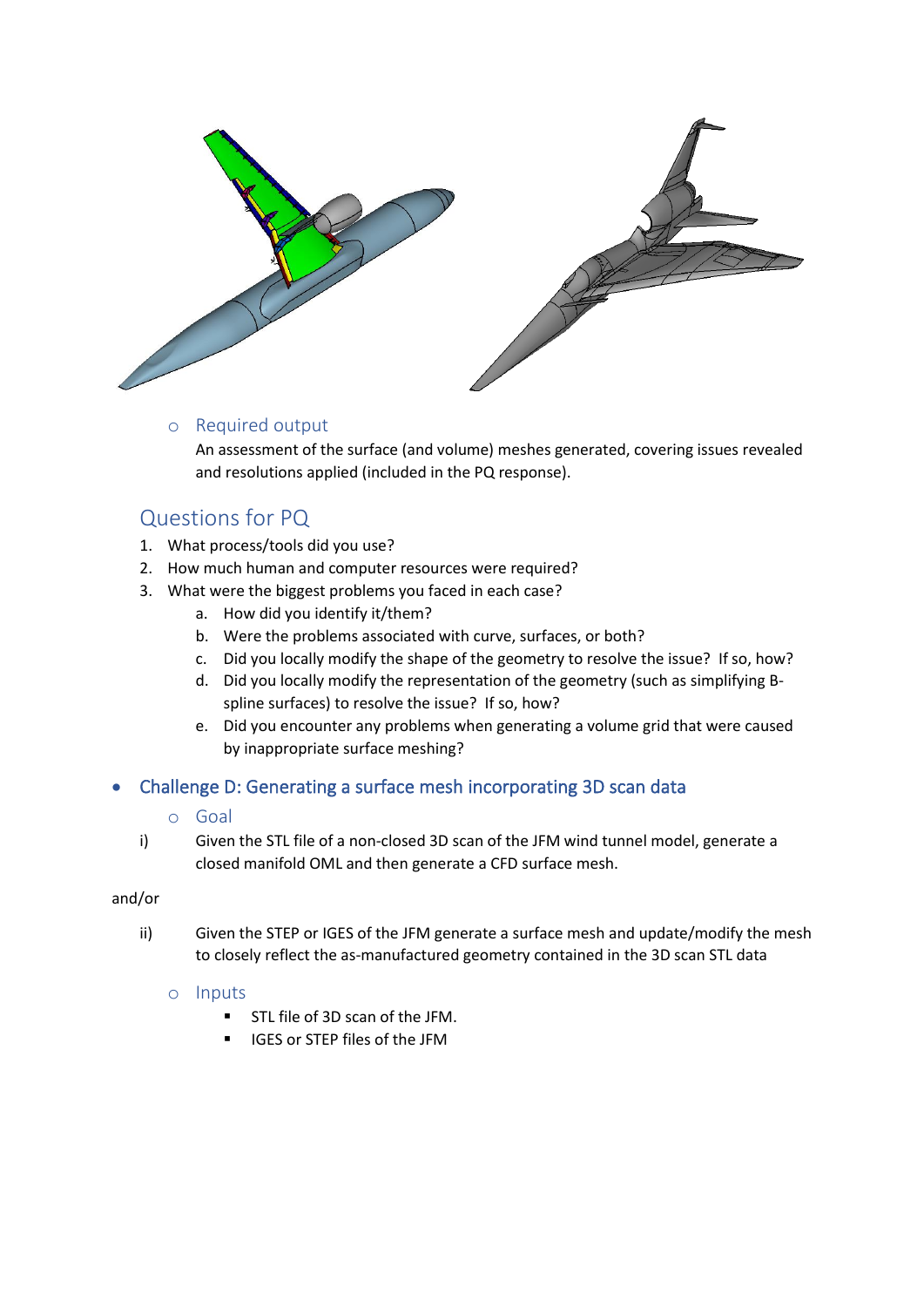

### o Required output

- i) The closed OML generated as STL/STEP/IGES. Uploaded to supplied location.
- ii) A quantitative assessment of how close the surface grid is from the points specified in the .stl file

# Questions for PQ

1. For challenge i: